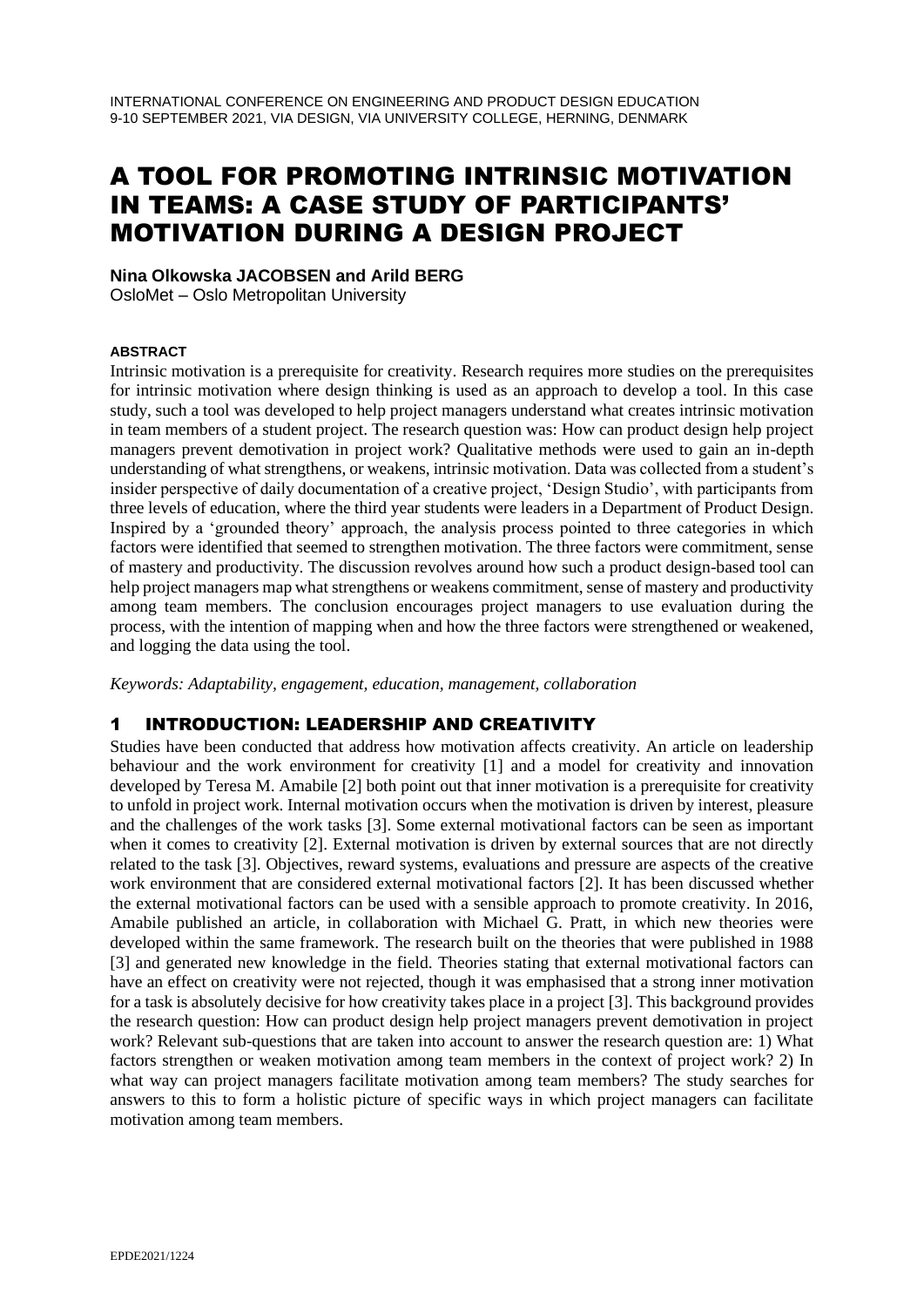### **1.1 Relevance of this study**

The abovementioned studies provide an understanding of how motivation can have an impact on creativity, and that intrinsic motivation is a prerequisite for creativity. However, they provide little information about how the inner motivation arises. There is potential in researching how motivation can be facilitated, and how activities that are not controlled by inner motivation can be facilitated. The study is considered relevant to project managers working in teams.

### **1.2 In what way is design competence important in this discussion?**

'Design thinking' methods represent an approach that can be used in connection with problem solving in product design. The approach is a people-oriented way of working, innovating, and developing, and involves ways of solving problems that can provide valuable benefits [4]. In this study, the method was used to develop a tool which project managers can use to form an understanding of what creates motivation in their team. The analysis of the database provided insights that were used to prepare the tool.

# 2 METHODS: A QUALITATIVE CASE STUDY

### **2.1 Collection of data**

Qualitative research was used through case study [5]. The purpose was to gain an in-depth understanding of the factors that strengthen or weaken, motivation among team members in the context of project work. The research is limited to a project that took place in the fall of 2019. The team consisted of product design students, and the project goal was to develop sustainable packaging. The project was one of several projects that were carried out in connection with Project Design Office, an annual collaboration project involving first-, second- and third-year students at the Department of Product Design at Oslo Metropolitan University. The third year students are project managers, and one of the learning objectives is to experience the leadership role. The project used in this study had 11 participants: four leaders and seven team members from the first- and second-year cohorts. The study was directed by source-oriented research [5], and the approach facilitated the use of existing information derived from documentation of practice.

#### **2.2 Analysis of data**

Analysis of the empirical data in the case was inspired by grounded theory [5]. In the context of this study, the method was simplified and limited to dealing only with data collection based on documentation and reports from the current project. During the analysis of the documentation, searches were conducted for factors that strengthened or weakened the inner motivation of the team members. These were synthesised into three categories, and three factors, and formed the basis for the development of a tool that shows project managers how they can facilitate motivation among their team members.

# 3 DATA COLLECTION: THE PROJECT AND THE PARTICIPANTS' MOTIVATION

The source-oriented research was based on a database that originated in one systematic documentation of each working day during the three weeks of the project. The documentation was performed by the leaders and consisted of an evaluation of the working day. The daily evaluation was made at the end of the day, in plenary, with both the leaders and the team members present. The evaluation was based on the following points: 1) What was done today? 2) What worked well? 3) What could have worked better? 4) The leaders' own reflections on how the feedback could be used for planning the subsequent working days. The changes and adjustments the leaders made based on the feedback during the evaluation, and how they played out in practice, were also recorded in the document. The documentation will later be referred to as the 'evaluation'. The document comprises a total of 17 A4 pages. The database was anonymised for privacy reasons and was not published. In the reference list, it is referred to as 'Dynamic Project Leadership BAPD3000, Oslo Metropolitan University 2019' [6] with a link to the course, including information and contact details for the course leader. The database was valid for the entire analysis.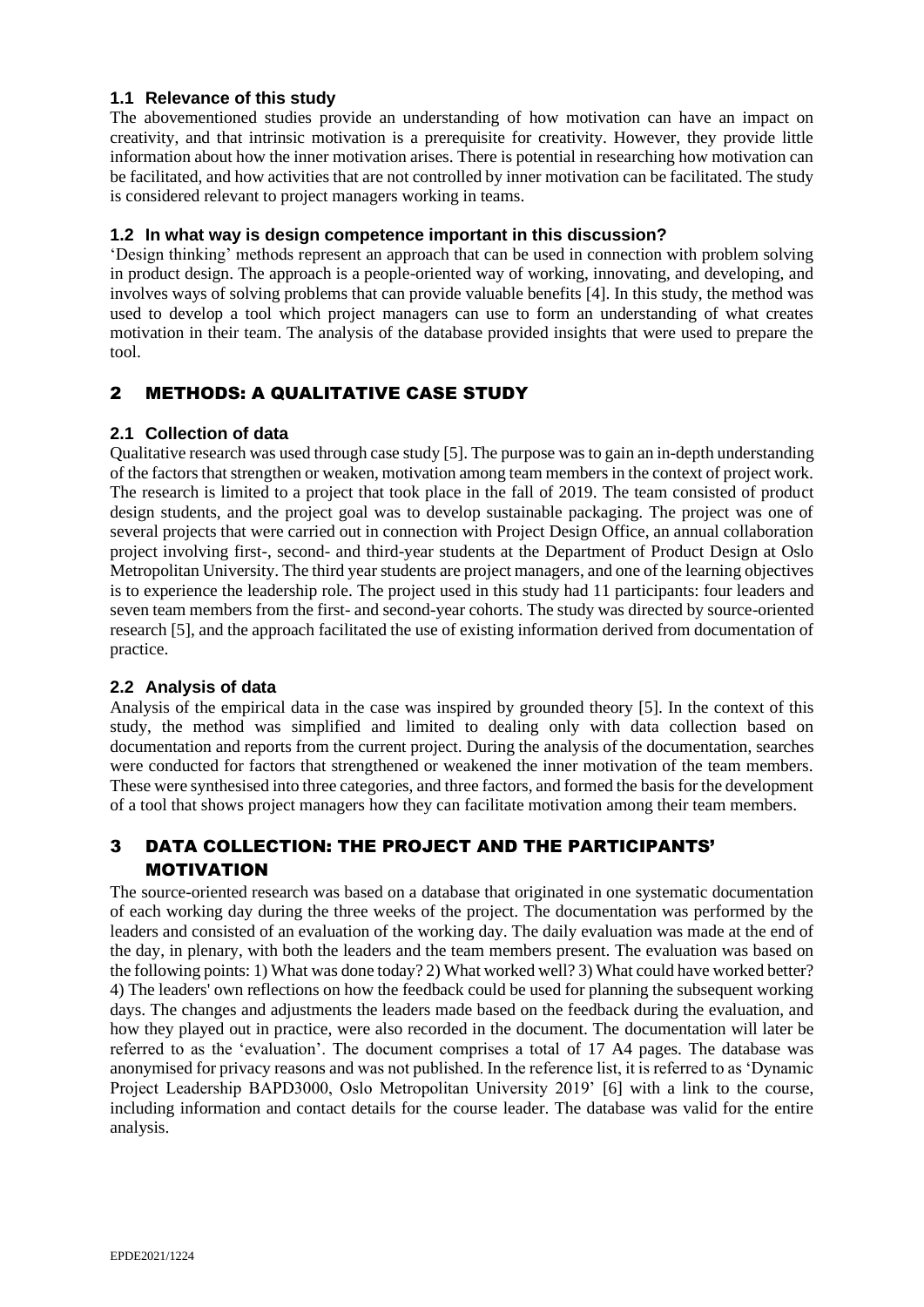# 4 CATEGORISED DOCUMENTATIONS FROM THE PROJECT

In the analysis process, the connection between the various activities and tasks, and whether team members experienced motivation were interpreted inspired from grounded theory methods. The changes that were made to facilitate and adapt activities and work tasks during the process, and the results, were also taken into account during the analysis process. The analysis mapped patterns that indicated situations that created both motivation and demotivation.

### **4.1 Category 1: The use of warm-up exercises**

In general, various forms of exercises and games were used, independent of the project objective. The purpose was to prepare the team members for the subsequent tasks, and the preparatory exercises had a clear connection with the work tasks. As a preparatory exercise for idea generation, the team members played, for example, a form of Chinese whispers, a game that basically involves visualising different words and explaining a word visualised by one's opponent. The preparatory exercises had a very positive effect on the subsequent work that was performed that day, according to the evaluation. The exercises resulted in a low threshold for working on idea generation, and generally created productivity and engagement. On days when no preparatory exercises were done, the team members found it difficult to get started on their tasks. As a result, several team members experienced low productivity, a low sense of mastery and demotivation.

### **4.2 Category 2: Dynamic work**

At some stages in the project, some team members felt they had nothing to contribute. The evaluation of those days show that this created demotivation and weakened the team members' sense of mastery. The leaders' initiative was to start the working day by defining different focus areas, such as: 1) work on a graphic profile for the packaging, and 2) create prototypes. The team participants had to choose which work tasks they wanted to take on and collaborated in small groups on performing them. They were free to change work tasks during the day. The flexibility in the working day was defined as 'dynamic work'. An example shows team participant 1 starting work on the graphic profile, but during the working day choosing to assist the group that was working on the prototype. The evaluation shows that this created commitment and strengthened motivation. It also proved to have a positive impact on the ideas that were developed when the team members could build on each other's ideas to a greater extent.

#### **4.3 Category 3: Demotivating with schematic tools**

On the first working day of the design process, the team used schematic tools. The activity was led by the leaders and was done in plenary. There was made agreements on goals and criteria for the project. The purpose was to form a common basis for the project, and the tools were carefully introduced to the team members. The evaluation of the day shows that the team members saw the value in the tools and understood the reason for the tools being used. At the same time, it gave an insight into what the team members experienced as demotivating when using the schematic tools. The work was described as boring and monotonous, and concentration and interest among some team members in implementing it were weakened. One of the feedback comments read as follows: 'Filling out forms is not always fun, but it has to be done'.

# **4.4 The three factors that facilitate motivation**

In the three categories, three factors emerge that strengthen motivation. Situations where motivation was strengthened showed clear connections with the work tasks being engaging, that the team members experienced a sense of mastery and that the working days were productive. The use of preparatory exercises proved to be an appropriate use of the working day, to create productivity in the working day. By opening up for dynamic work, team members were given the opportunity to assist with work tasks to which they themselves felt that could contribute most. This created commitment and strengthened their sense of mastery. In the analysis, three categories were identified, as well as three factors that played out in the categories. The categories and factors seemed to be important in strengthening inner motivation.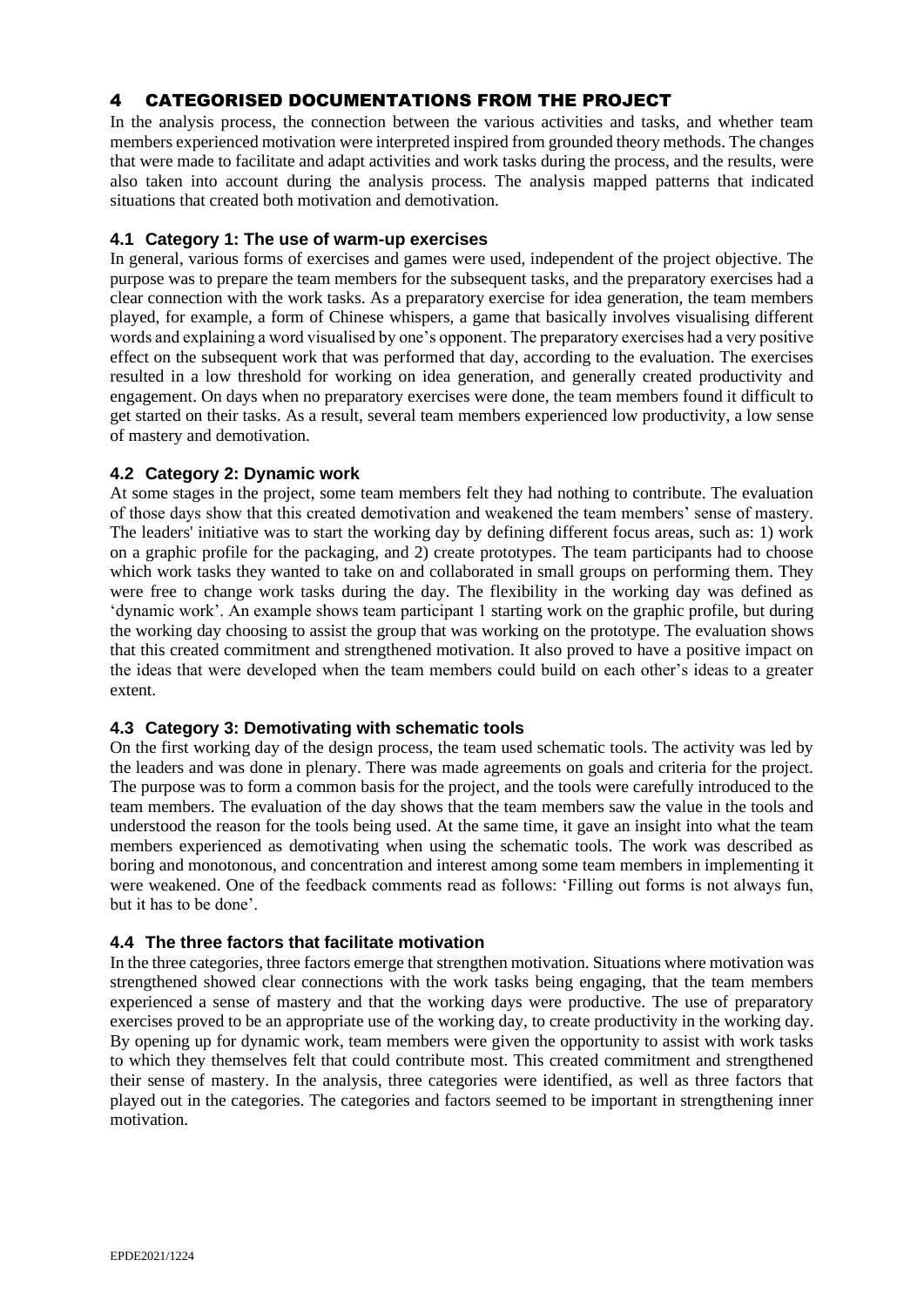# 5 DISCUSSIONS: USING A TOOL TO MAP MOTIVATION

# **5.1 Evaluation**

As a project manager, it can be useful to use daily evaluations where input from team members is taken into account. The data shows that the feedback gave the leaders insight into, and an understanding of, how the team members experienced the work on the project. In this way, the leaders got to know their team, and they got the opportunity to facilitate and adapt activities, depending on what the team members found motivating and demotivating. As shown in categories 1 and 2, motivation was strengthened after the adjustments were made. Using the feedback actively can give leaders an opportunity to facilitate motivation in their team.

# **5.2 Going from 'this is what I** *need* **to do' to 'this is something I** *want* **to do'**

Establishing a common goal for a project is absolutely crucial to its success [7]. The goal of the project can be guided by an inner motivation in individuals, or from an external source [3]. The schematic tools used in the project were used under the auspices of the leaders, and the data shows that the team members considered it something they had to do (Section 5.3). One can therefore say that the activity was not controlled by the intrinsic motivation of the team members.

In cases where work tasks were not governed by intrinsic motivation, it may be appropriate to look at what weakened motivation. Drawing on inspiration from activities and tasks that have been shown to have a strengthening effect on inner motivation in other situations can be a way to facilitate inner motivation. Category 3 is an example of a task that weakened inner motivation. The reason was that the schematic tools did not engage the team. The data, on the other hand, shows that involvement occurred in those cases where preparatory exercises were used. Therefore, it may be appropriate to look at how preparatory exercises can be implemented in processes where the team uses schematic tools. For example, it might have been appropriate to implement play in connection with completing the schematic tools. A prerequisite for the leaders to be able to facilitate internal motivation in this way is that they are familiar with activities and work tasks in which the team members have demonstrated a genuine interest in implementing.

# **5.3 Strengthening inner motivation with a tool**

The way in which the project managers adapted the activities based on the feedback through daily documentation of the evaluation indicates that the evaluation gave them an understanding of which factors characterised motivation within the team. Despite the fact that this form of documentation gave results in practice, the document can become confusing and difficult to map and apply in practice. Therefore, this study proposes a tool which may help managers establish a database of activities and tasks that can implemented where demotivation occurs (Figure 1). The tool is based on the three factors of intrinsic motivation that were defined in this study. The purpose of the tool is to give project managers the opportunity to experience and understand the situations where motivation was both strengthened and weakened. By using the database, they can use the activities and tasks that strengthened motivation, in those situations where inner motivation is weak. Using activities that have been motivating can help change attitudes towards activities which team members feel they need to do into something they want to do. Internal motivation occurs when activities and work tasks appeal to a genuine interest in implementing [3]. The mapping creates a database that indicates what has strengthened, or weakened, the engagement, the sense of mastery and the productivity.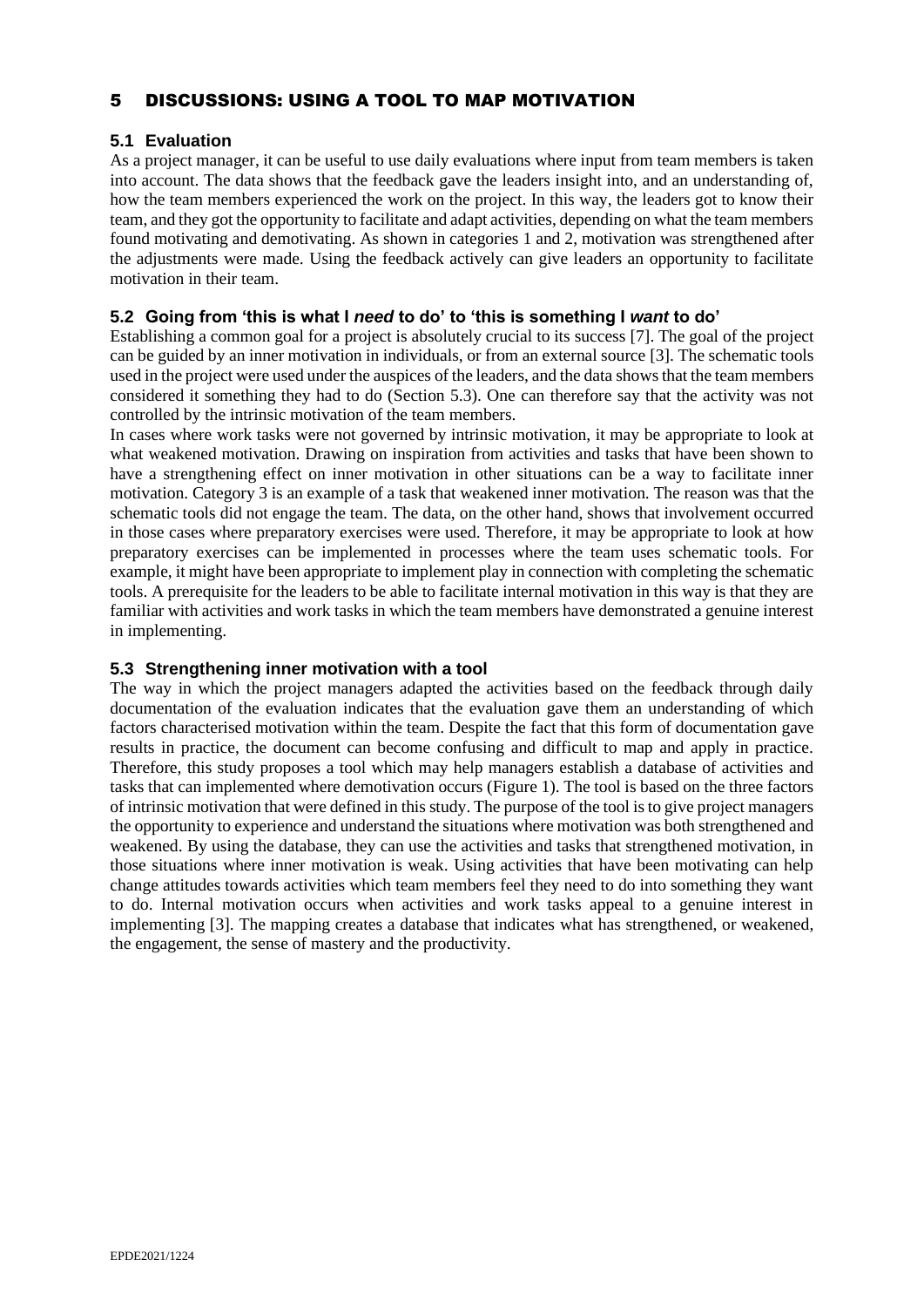

# **TOOL** FOR MAPPING MOTIVATION

*Figure 1. Proposed tool template for mapping motivation in teams. The mapping creates a data base that indicates what has strengthened, or weakened, the commitment, the feeling of mastery and the productivity.*

# **5.4 Limitations and assessments of the study**

In this case study, three factors were identified that strengthened motivation among the team members during a specific project. A tool was also developed that can be used to ensure motivation among team members. This study was limited to looking at what weakened or strengthened motivation among product design students during the specific project. The database was structured and informative and was a strength in this study. Nevertheless, it will be appropriate to study several teams and projects, both interdisciplinary teams and teams working on projects in other professions, to nuance the findings. In this connection, it is recommended to study how motivation unfolds to see whether findings are similar to or different from the findings of this study. The tool that was developed in this study should be developed and tested in various practices. The goal of the testing can include assessment of whether the tool is helpful to project managers, and whether using the tool helps strengthen inner motivation in cases where it was previously weakened.

# 6 CONCLUSIONS: POTENTIAL AND FURTHER RESEARCH

This study has sought to understand the factors that strengthen or weaken motivation among team members in the context of project work. The purpose was to give project managers guidance and a tool that can help them prevent demotivation among team members during project work. The study provided insight into situations where inner motivation occurs. The findings illustrate that it occurs when: 1) work tasks are engaging, 2) the team members experience a sense of mastery, and 3) the working days are productive. An important prerequisite for preventing demotivation is that project managers know their team members. It may be appropriate to make use of daily evaluation where team members are encouraged to provide input on how they experience their working. The database can be of valuable importance and absolutely essential to facilitating working days that create motivation among team members. Project managers are encouraged to map which activities and work tasks that create motivation, and to implement them in work situations where team members experience demotivation. Such a tool can help leaders analyse and change a situation considering whether motivation was strengthened or weakened based on the three factors. It remains to nuance the three factors by conducting similar studies of other projects, and by testing the tool in various practices.

# **REFERENCES**

[1] Amabile T. M., Schatzela E. A., Monetaa G. B and Kramerb S. J. (2004). Leader behaviours and the work environment for creativity: Perceived leader support. *The Leadership Quarterly*, 2004 (15), 5–32. [https://doi.org/10.1016/j.leaqua.2003.12.003.](https://doi.org/10.1016/j.leaqua.2003.12.003)